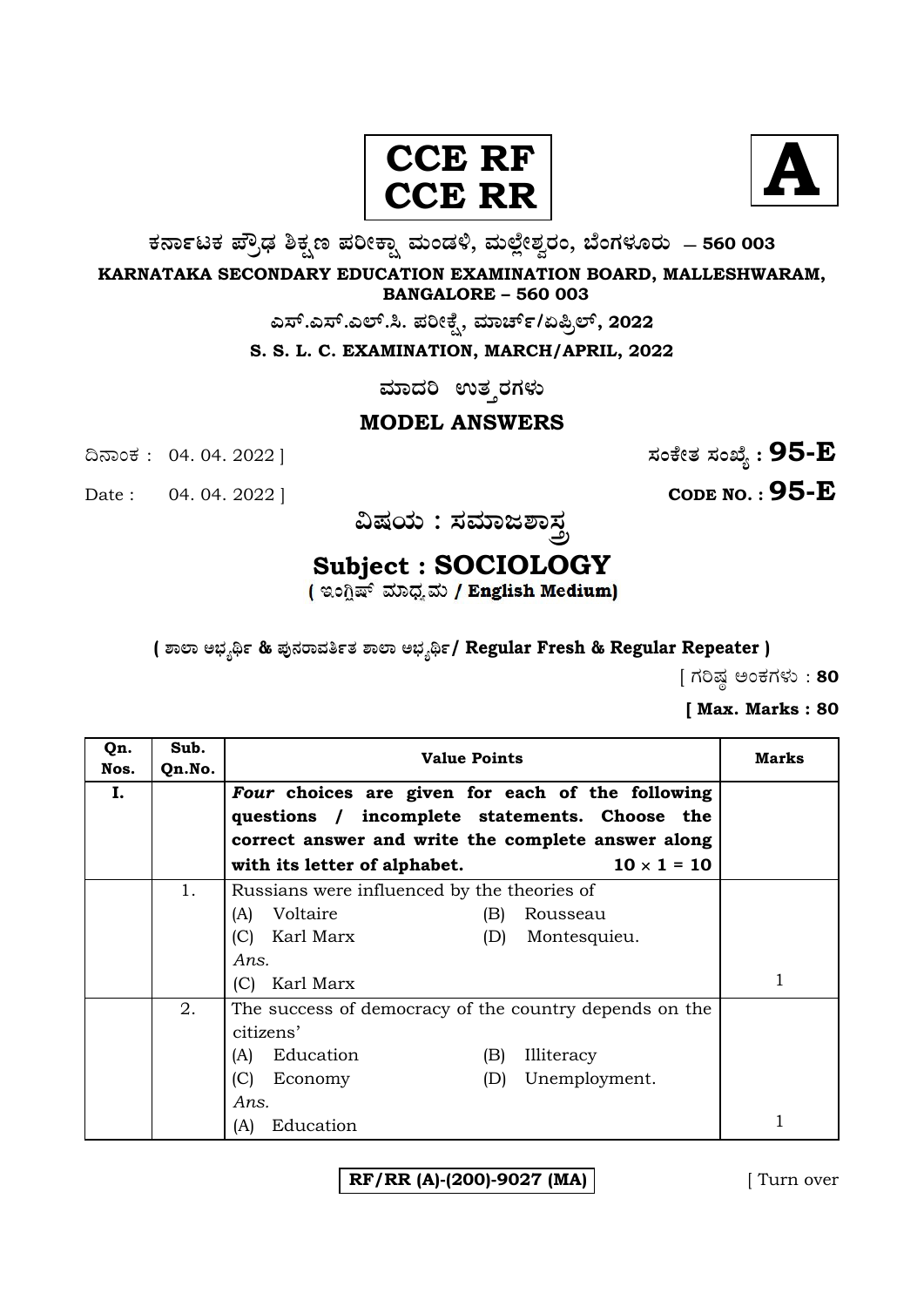**95-E** 2 **CCE RF & RR**

| Qn.<br>Nos. | Sub.<br>Qn.No. | <b>Value Points</b>                                     |     |                 | <b>Marks</b> |
|-------------|----------------|---------------------------------------------------------|-----|-----------------|--------------|
|             | 3.             | The effective medium that brings social change is       |     |                 |              |
|             |                | Telephone<br>(A)                                        | (B) | Television      |              |
|             |                | Education<br>(C)                                        | (D) | Society.        |              |
|             |                | Ans.                                                    |     |                 |              |
|             |                | Education<br>(C)                                        |     |                 | $\mathbf{1}$ |
|             | 4.             | The author of the book, 'Caste and Race in India' is    |     |                 |              |
|             |                | (A)<br>Gandhiji                                         | (B) | Nehru           |              |
|             |                | (C)<br>Dayanand Saraswati                               | (D) | G. S. Ghurye.   |              |
|             |                | Ans.                                                    |     |                 |              |
|             |                | (D) G. S. Ghurye                                        |     |                 | $\mathbf{1}$ |
|             | 5.             | The word caste is derived from the Spanish and          |     |                 |              |
|             |                | Portuguese word                                         |     |                 |              |
|             |                | Region<br>(A)                                           | (B) | Casta           |              |
|             |                | Community<br>(C)                                        | (D) | Coast.          |              |
|             |                | Ans.                                                    |     |                 |              |
|             |                | Casta<br>(B)                                            |     |                 | $\mathbf{1}$ |
|             | 6.             | Adivasis were called as 'Backward Hindus' by            |     |                 |              |
|             |                | D. N. Majumdar<br>(A)                                   | (B) | <b>Bogardus</b> |              |
|             |                | Nanjundaiah<br>(C)                                      | (D) | G. S. Ghurye.   |              |
|             |                | Ans.                                                    |     |                 |              |
|             |                | (D) G. S. Ghurye                                        |     |                 | 1            |
|             | 7.             | A book about the tribes called The Baiga' was published |     |                 |              |
|             |                | by                                                      |     |                 |              |
|             |                | A. A. D. Louis<br>(A)                                   | (B) | Nadell          |              |
|             |                | Verrier Elwin<br>(C)                                    | (D) | Bogardus.       |              |
|             |                | Ans.                                                    |     |                 |              |
|             |                | Verrier Elwin<br>(C)                                    |     |                 | $\mathbf{1}$ |
|             | 8.             | The newspaper published by Bal Gangadhar Tilak was      |     |                 |              |
|             |                | Harijan<br>(A)                                          | (B) | Bombay Samachar |              |
|             |                | Kesari<br>(C)                                           | (D) | Bengal Gazette. |              |
|             |                | Ans.                                                    |     |                 |              |
|             |                | Kesari<br>(C)                                           |     |                 | $\mathbf{1}$ |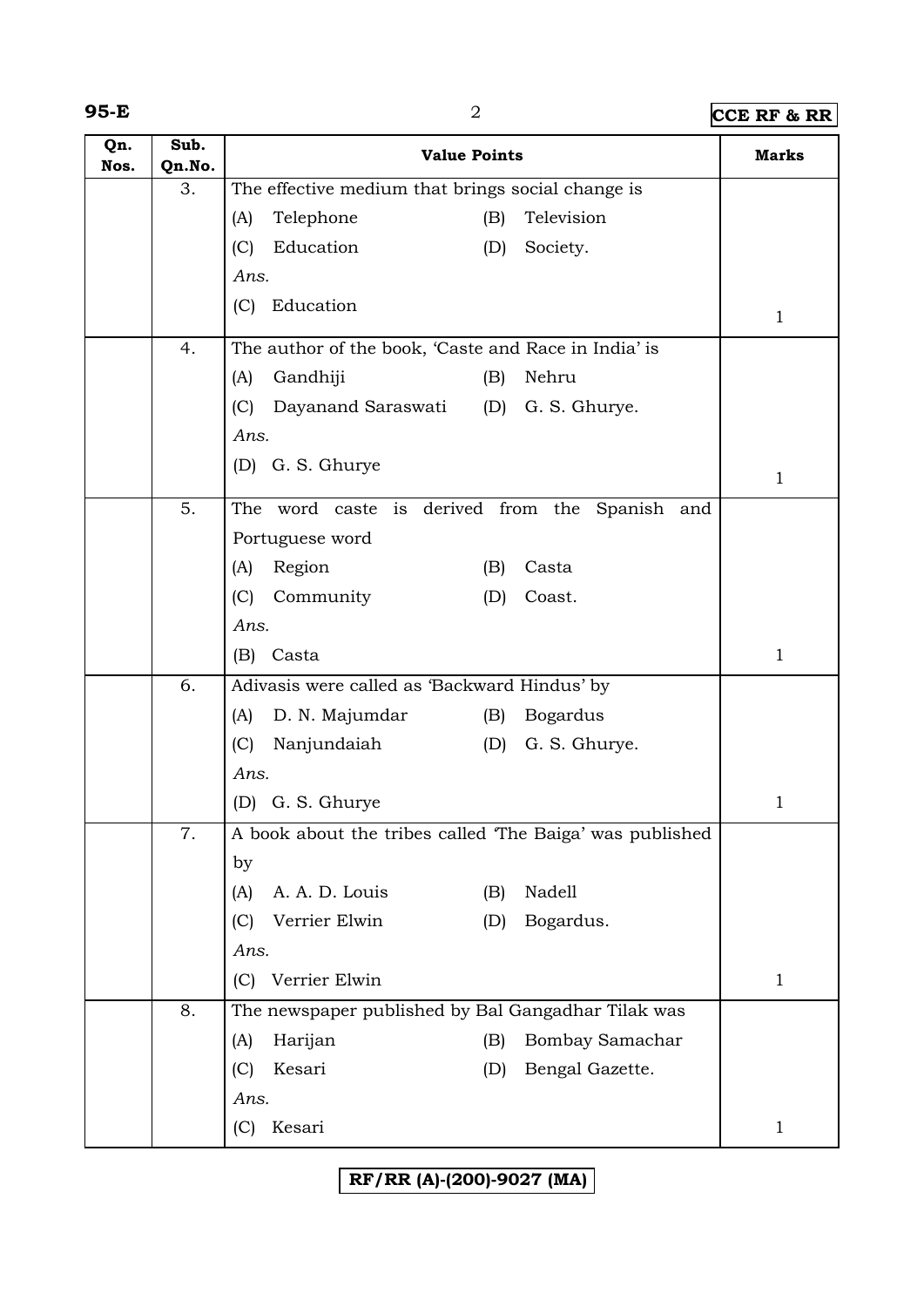**CCE RF & RR** 3 **95-E**

| Qn.<br>Nos. | Sub.<br>Qn.No. | <b>Value Points</b>                                       | <b>Marks</b>                        |              |
|-------------|----------------|-----------------------------------------------------------|-------------------------------------|--------------|
|             | 9.             | The mass media which was used effectively by the Allied   |                                     |              |
|             |                | Nations group to fight against Hitler was                 |                                     |              |
|             |                | Television<br>(A)                                         | (B)<br>Internet                     |              |
|             |                | (C)<br>Newspaper                                          | Radio.<br>(D)                       |              |
|             |                | Ans.                                                      |                                     |              |
|             |                | Radio<br>(D)                                              |                                     | $\mathbf{1}$ |
|             | 10.            | The city that is known as 'Silicon Valley' of India is    |                                     |              |
|             |                | Hyderabad<br>(A)                                          | Bangalore<br>(B)                    |              |
|             |                | Chennai<br>(C)                                            | Kolkata.<br>(D)                     |              |
|             |                | Ans.                                                      |                                     |              |
|             |                | Bangalore<br>(B)                                          |                                     | $\mathbf{1}$ |
| II.         | 11.            | Match the following list 'A' with list 'B' and write it : |                                     |              |
|             |                |                                                           | $5 \times 1 = 5$                    |              |
|             |                | A                                                         | $\boldsymbol{B}$                    |              |
|             |                | Brahmo Samaj<br>a)                                        | Maharshi Karve<br>i)                |              |
|             |                | Arya Samaj<br>b)                                          | ii)<br>Raja Rammohan Roy            |              |
|             |                | <b>SNDT</b><br>Women's<br>$\mathbf{c}$                    | iii)<br>Swami Vivekananda           |              |
|             |                | University                                                |                                     |              |
|             |                | Sri<br>Ramakrishna<br>$\mathbf{d}$                        | Savithri Ba Phule<br>iv)            |              |
|             |                | Mission                                                   |                                     |              |
|             |                | first<br>The<br>$\epsilon$ )<br>woman                     | Dayanand Saraswati<br>V)            |              |
|             |                | teacher of India                                          |                                     |              |
|             |                |                                                           | Sarojini Naidu<br>vi)               |              |
|             |                |                                                           | Nivedita<br>vii)                    |              |
|             |                | Ans.                                                      |                                     |              |
|             |                | Brahmo Samaj<br>a)                                        | Raja Rammohan Roy<br>ii)            |              |
|             |                | Arya Samaj<br>b)                                          | Dayanand Saraswati<br>$\mathbf{v})$ |              |
|             |                | <b>SNDT</b><br>Women's<br>$\mathbf{c}$                    | Maharshi Karve<br>i)                |              |
|             |                | University                                                |                                     |              |
|             |                | Ramakrishna<br>d)<br>Sri                                  | Swami Vivekananda<br>iii)           |              |
|             |                | Mission                                                   |                                     |              |
|             |                | The<br>first                                              | iv)<br>Savithri Ba Phule            |              |
|             |                | $\epsilon$ )<br>woman                                     |                                     |              |
|             |                | teacher of India                                          |                                     | 5            |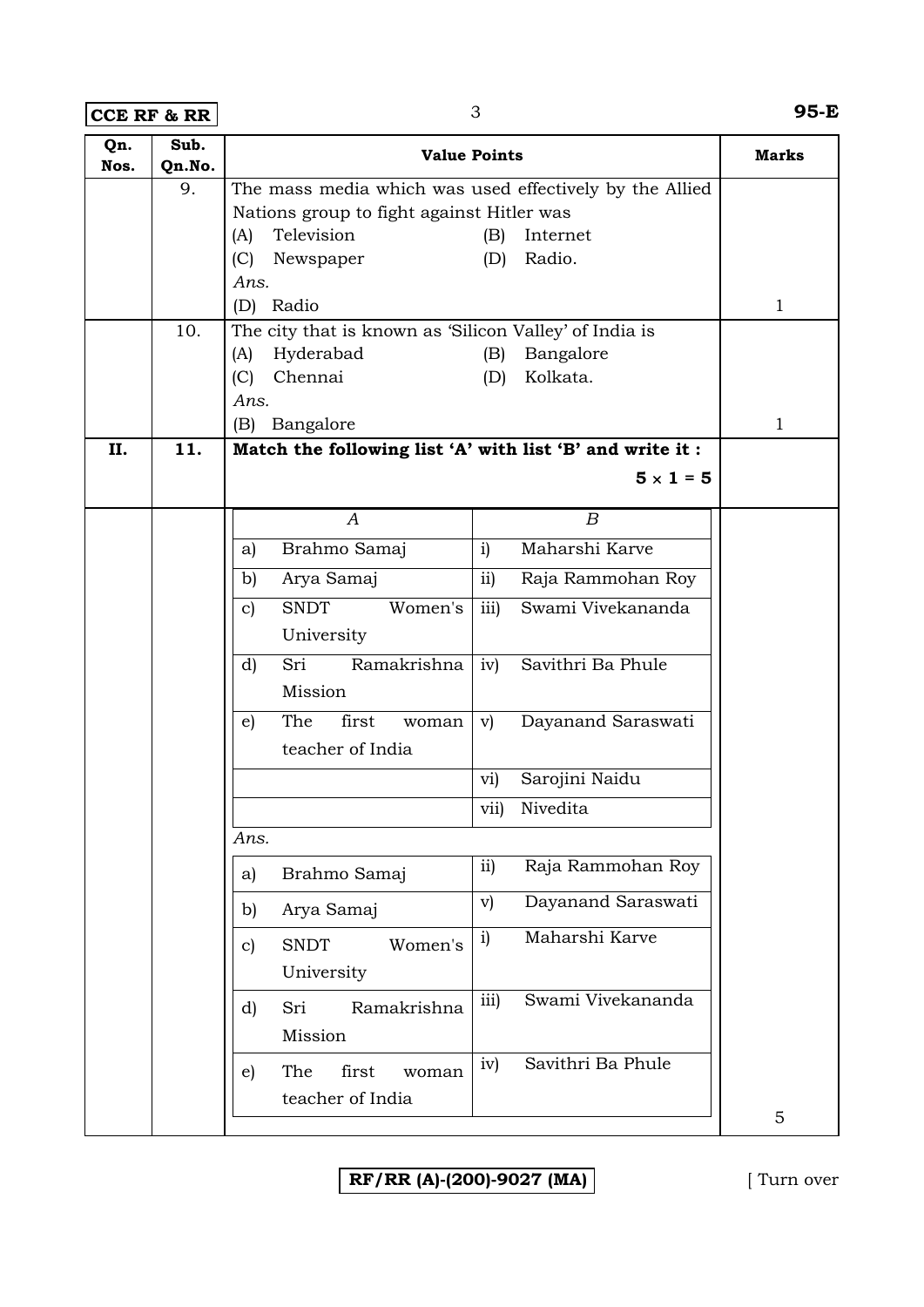**95-E** 4 **CCE RF & RR**

| Qn.<br>Nos. | Sub.<br>Qn.No. | <b>Value Points</b>                                                           | Marks        |
|-------------|----------------|-------------------------------------------------------------------------------|--------------|
| III.        |                | Answer the following questions in a word or sentence                          |              |
|             |                | each:<br>$15 \times 1 = 15$                                                   |              |
|             | 12.            | What is social change?                                                        |              |
|             |                | Ans.                                                                          |              |
|             |                | The changes in the structure / function / social relation                     |              |
|             |                | $($ any <i>one</i> $)$                                                        | $\mathbf{1}$ |
|             | 13.            | What is Industrialization?                                                    |              |
|             |                | Ans.                                                                          |              |
|             |                | Use of machine tools in the production of goods and                           |              |
|             |                | services.                                                                     | $\mathbf{1}$ |
|             | 14.            | What is the main objective of modernization ?                                 |              |
|             |                | Ans.                                                                          |              |
|             |                | Scientific progress / Human prosperity<br>(any one)                           | 1            |
|             | 15.            | Name the founder of Buddhism.                                                 |              |
|             |                | Ans.                                                                          |              |
|             |                | Goutam Buddha                                                                 | $\mathbf{1}$ |
|             | 16.            | When was Vachana movement started ?                                           |              |
|             |                | Ans.                                                                          |              |
|             |                | 12th Century                                                                  | $\mathbf{1}$ |
|             | 17.            | Who said that practice of untouchability is a sin ?                           |              |
|             |                | Ans.                                                                          |              |
|             |                | Mahatma Gandhi                                                                | 1            |
|             | 18.            | What is a tribe?                                                              |              |
|             |                | Ans.                                                                          |              |
|             |                | People away from civilized society, living in forests /                       |              |
|             |                | native inhabitants of an area.<br>$($ any one)                                | $\mathbf{1}$ |
|             | 19.            | Who has the power to declare any part of the state as                         |              |
|             |                | scheduled area?                                                               |              |
|             |                | Ans.                                                                          |              |
|             |                | President / Governor                                                          | $\mathbf{1}$ |
|             | 20.            | Who<br>the<br>chairman<br>of<br>the<br>tribal<br>second<br>was<br>commission? |              |
|             |                | Ans.                                                                          |              |
|             |                | Dilip Singh Booria                                                            | $\mathbf{1}$ |
|             |                |                                                                               |              |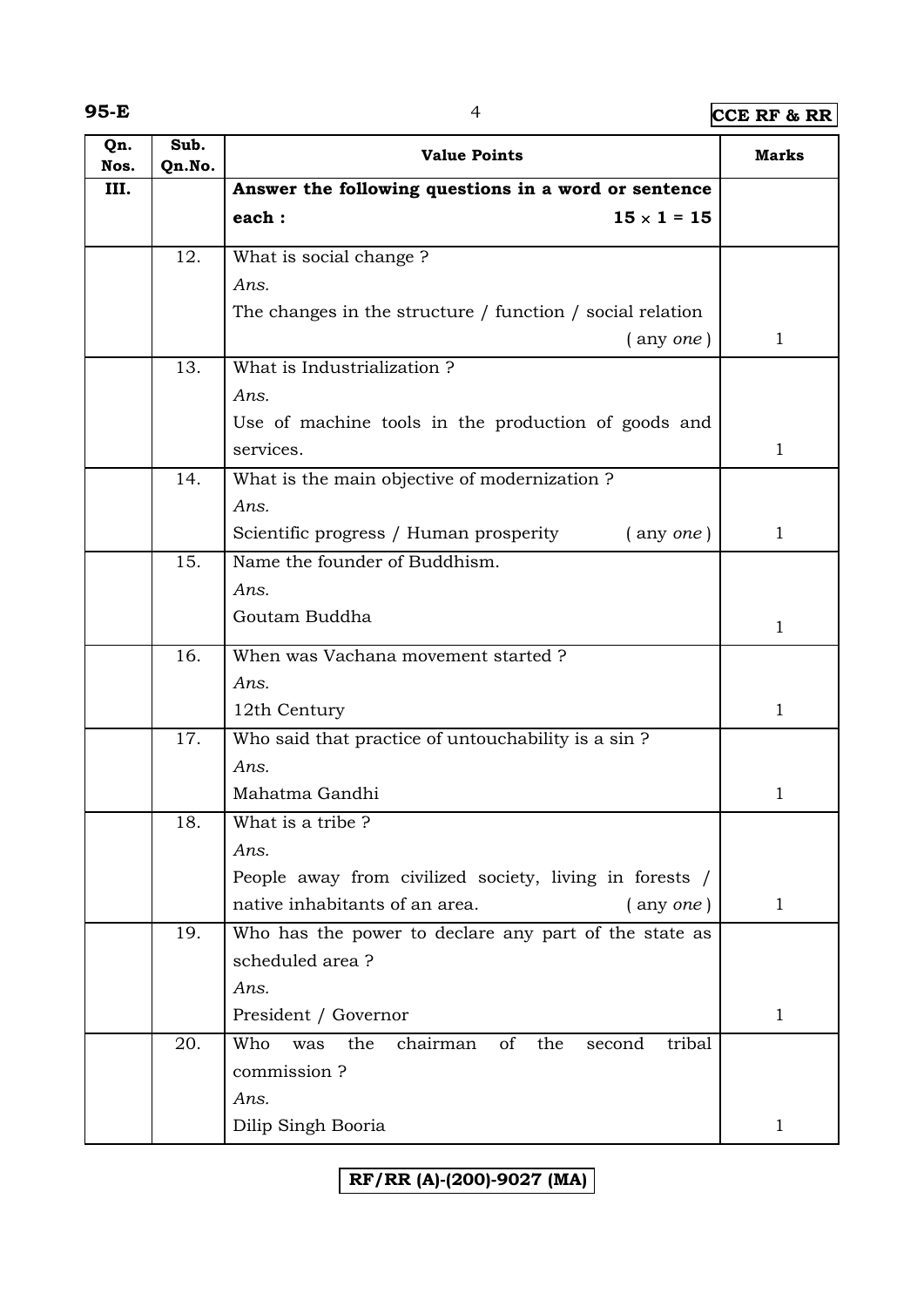### **CCE RF & RR** 5 **95-E**

| Qn.<br>Nos. | Sub.<br>Qn.No. | <b>Value Points</b>                                 | <b>Marks</b>   |
|-------------|----------------|-----------------------------------------------------|----------------|
|             | 21.            | What is Block system?                               |                |
|             |                | Ans.                                                |                |
|             |                | Participation of tribal groups in the process<br>of |                |
|             |                | development.                                        | $\mathbf{1}$   |
|             | 22.            | What is mass media?                                 |                |
|             |                | Ans.                                                |                |
|             |                | Transfer of information and knowledge.              | $\mathbf{1}$   |
|             | 23.            | Who published the newspaper 'Mukanayaka'?           |                |
|             |                | Ans.                                                |                |
|             |                | Dr. B. R. Ambedkar                                  | $\mathbf{1}$   |
|             | 24.            | Who are computer illiterates ?                      |                |
|             |                | Ans.                                                |                |
|             |                | Those who do not know the computers.                | $\mathbf{1}$   |
|             | 25.            | Why was adult education implemented ?               |                |
|             |                | Ans.                                                |                |
|             |                | To reduce illiteracy level.                         | $\mathbf{1}$   |
|             | 26.            | Who provided reservation to Non-Brahmins based on   |                |
|             |                | Miller's report?                                    |                |
|             |                | Ans.                                                |                |
|             |                | Nalwadi Krishnaraja Wodeyar.                        | $\mathbf{1}$   |
| IV.         |                | Answer the following questions in about two to four |                |
|             |                | $14 \times 2 = 28$<br>sentences / points each :     |                |
|             | 27.            | Name the tools of communication.                    |                |
|             |                | Ans.                                                |                |
|             |                | i)<br>Post and telegraph                            |                |
|             |                | telephone<br>$\overline{11}$                        |                |
|             |                | television<br>iii)                                  |                |
|             |                | e-mail<br>iv)                                       |                |
|             |                | cell phone<br>V)                                    |                |
|             |                | internet<br>vi)                                     |                |
|             |                | distance education.<br>$($ any $two)$<br>vii)       | $\overline{2}$ |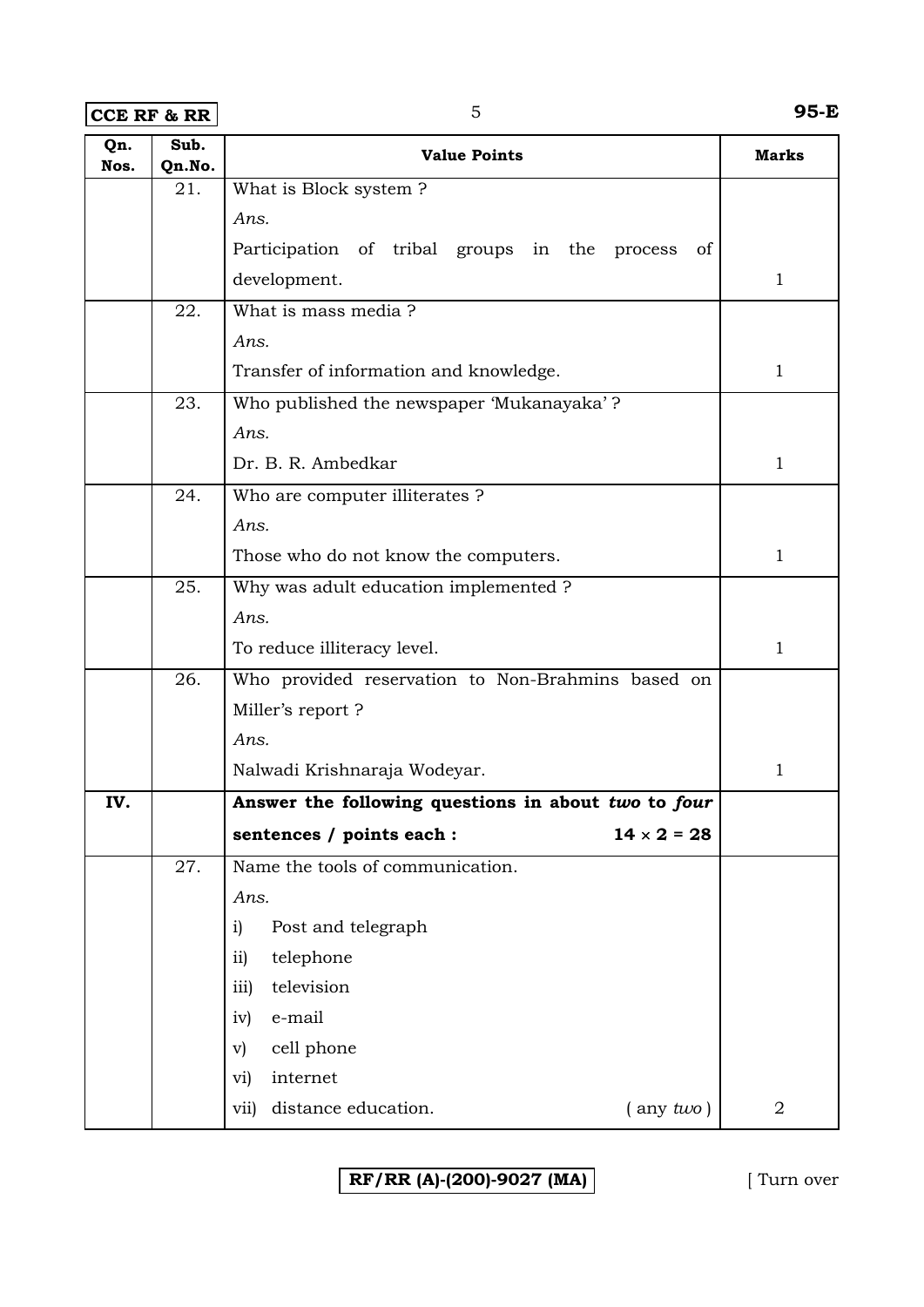# **95-E** 6 **CCE RF & RR**

| Qn.<br>Nos. | Sub.<br>Qn.No. | <b>Value Points</b>                                         | <b>Marks</b>   |
|-------------|----------------|-------------------------------------------------------------|----------------|
|             | 28.            | Mention any two effects of Industrialization.               |                |
|             |                | Ans.                                                        |                |
|             |                | Increase in production<br>i)                                |                |
|             |                | ii) improved quality                                        |                |
|             |                | iii) employment opportunity                                 |                |
|             |                | iv) less expenditure                                        |                |
|             |                | v) urbanization                                             |                |
|             |                | vi) change in values.<br>$($ any $two)$                     | $\overline{2}$ |
|             | 29.            | What is the difference between pakka food and kachcha       |                |
|             |                | food?                                                       |                |
|             |                | Ans.                                                        |                |
|             |                | Pakka food<br>Kachcha food                                  |                |
|             |                | food of upper<br>i) food of low caste people<br>i)<br>caste |                |
|             |                | people                                                      |                |
|             |                | ii) cooked with ghee<br>ii) prepared with water.            |                |
|             |                | (any one difference each)                                   | $\overline{2}$ |
|             | 30.            | Which were the movements organized by Ambedkar to           |                |
|             |                | uphold the rights of untouchables ?                         |                |
|             |                | Ans.                                                        |                |
|             |                | Mehad tank movement<br>i)                                   |                |
|             |                | $\overline{ii}$<br>Entry to temple movement.                | 2              |
|             | 31.            | Mention any two factors which caused the changes in         |                |
|             |                | the caste system.                                           |                |
|             |                | Ans.                                                        |                |
|             |                | Industrialization<br>$\mathbf{i}$                           |                |
|             |                | Urbanization<br>$\overline{ii}$                             |                |
|             |                | Westernization<br>iii)                                      |                |
|             |                | Sanskritization<br>iv)                                      |                |
|             |                | Education<br>$\mathbf{v})$                                  |                |
|             |                | Constitution<br>vi)                                         |                |
|             |                | Judicial system<br>vii)                                     |                |
|             |                | viii) Reformation movements.<br>$($ any $two)$              | 2              |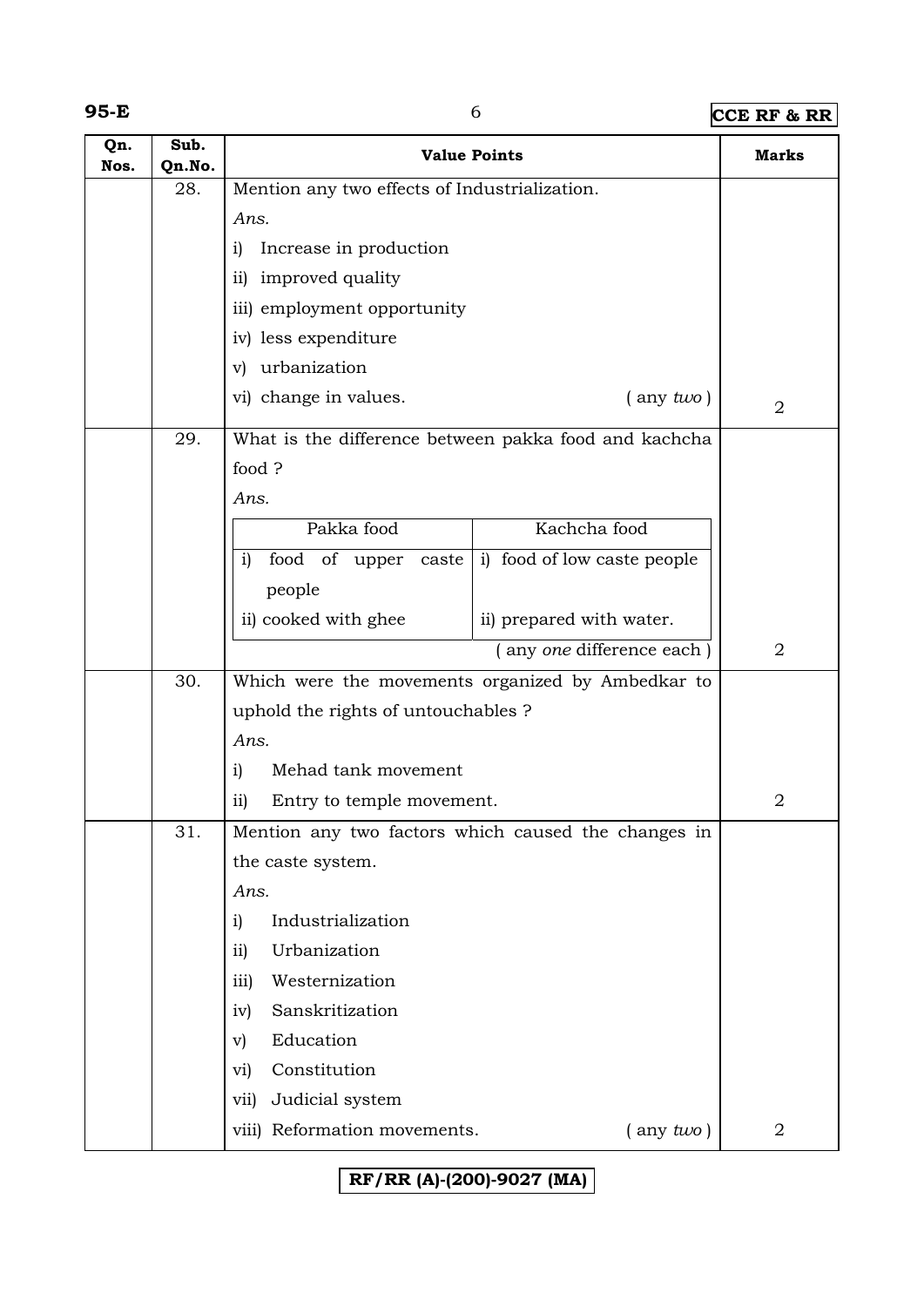**CCE RF & RR** 7 **95-E**

| Qn.<br>Nos. | Sub.<br>Qn.No. | <b>Value Points</b>                                               | Marks          |
|-------------|----------------|-------------------------------------------------------------------|----------------|
|             | 32.            | Which<br>factors<br>have<br>succeeded<br>controlling<br>the<br>in |                |
|             |                | functioning of caste panchayats ?                                 |                |
|             |                | Ans.                                                              |                |
|             |                | Modern legislations<br>i)                                         |                |
|             |                | Police<br>$\overline{11}$                                         |                |
|             |                | Judicial system.<br>$($ any $two)$<br>iii)                        | $\overline{2}$ |
|             | 33.            | Name the famous women of the Vedic period.                        |                |
|             |                | Ans.                                                              |                |
|             |                | Gargi<br>i)                                                       |                |
|             |                | Mytreyi<br>$\overline{ii}$                                        |                |
|             |                | Lopamudra etc.<br>$($ any $two)$<br>iii)                          | $\overline{2}$ |
|             | 34.            | What are the causes for the differences in the ratio of           |                |
|             |                | male and female?                                                  |                |
|             |                | Ans.                                                              |                |
|             |                | Female infanticide<br>i)                                          |                |
|             |                | Female foeticide<br>$\overline{11}$                               |                |
|             |                | $($ any $two)$<br>Violences on women.<br>iii)                     | $\overline{2}$ |
|             | 35.            | What are the contributions of the Hunter Commission to            |                |
|             |                | women's education?                                                |                |
|             |                | Ans.                                                              |                |
|             |                | Priority to women's education<br>i)                               |                |
|             |                | $\mathbf{ii}$<br>New schools for girls                            |                |
|             |                | Appointment of women teachers<br>iii)                             |                |
|             |                | Scholarships.<br>$($ any $two)$<br>iv)                            | $\overline{2}$ |
|             | 36.            | Hindu Marriage Act supports equality. How ?                       |                |
|             |                | Ans.                                                              |                |
|             |                | Prohibits polygamy<br>$\mathbf{i}$                                |                |
|             |                | Prohibits polyandry<br>$\overline{ii}$                            |                |
|             |                | Prohibits child marriage<br>iii)                                  |                |
|             |                | Prohibits bigamy<br>iv)                                           |                |
|             |                | Right to divorce for women<br>$\rm v)$                            |                |
|             |                | Right to remarriage for women.<br>$($ any $two)$<br>vi)           | $\overline{2}$ |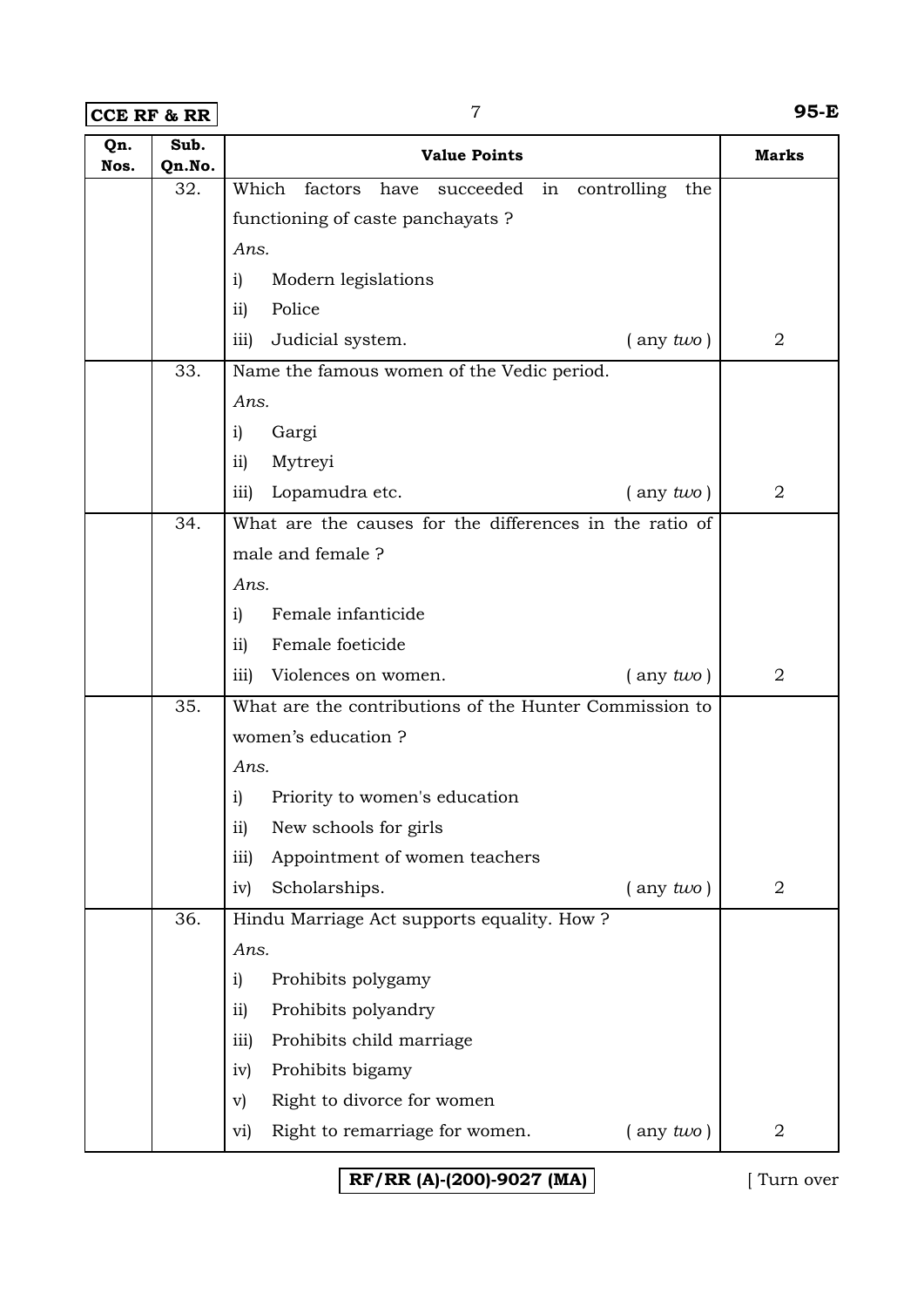# **95-E** 8 **CCE RF & RR**

| Qn.<br>Nos. | Sub.<br>Qn.No. | <b>Value Points</b>                                      | <b>Marks</b>   |
|-------------|----------------|----------------------------------------------------------|----------------|
|             | 37.            | Which are the different names of tribals in India?       |                |
|             |                | Ans.                                                     |                |
|             |                | Nomads<br>$\mathbf{i}$                                   |                |
|             |                | Uncivilized<br>ii)                                       |                |
|             |                | iii)<br>Forest dwellers                                  |                |
|             |                | Girijans.<br>$($ any $two)$<br>iv)                       | $\overline{2}$ |
|             | 38.            | It is necessary to protect the traditional technology of |                |
|             |                | tribes. Why?                                             |                |
|             |                | Ans.                                                     |                |
|             |                | Part of forests<br>i)                                    |                |
|             |                | ii)<br>Expertise in herbal medicine (native medicine)    |                |
|             |                | Unique culture.<br>iii)<br>$($ any two)                  | $\overline{2}$ |
|             | 39.            | Which aspects influence the social, economic life of the |                |
|             |                | tribal communities?                                      |                |
|             |                | Ans.                                                     |                |
|             |                | Influence of caste<br>i)                                 |                |
|             |                | deforestation<br>ii)                                     |                |
|             |                | iii)<br>urbanization                                     |                |
|             |                | development programs<br>iv)                              |                |
|             |                | modernization.<br>$\mathbf{v})$<br>$($ any $two)$        | $\overline{2}$ |
|             | 40.            | How does radio play as a mass media ?                    |                |
|             |                | Ans.                                                     |                |
|             |                | source of news<br>$\mathbf{i}$                           |                |
|             |                | ii)<br>current affairs                                   |                |
|             |                | iii)<br>entertainment                                    |                |
|             |                | knowledge.<br>$($ any $two)$<br>iv)                      | $\overline{2}$ |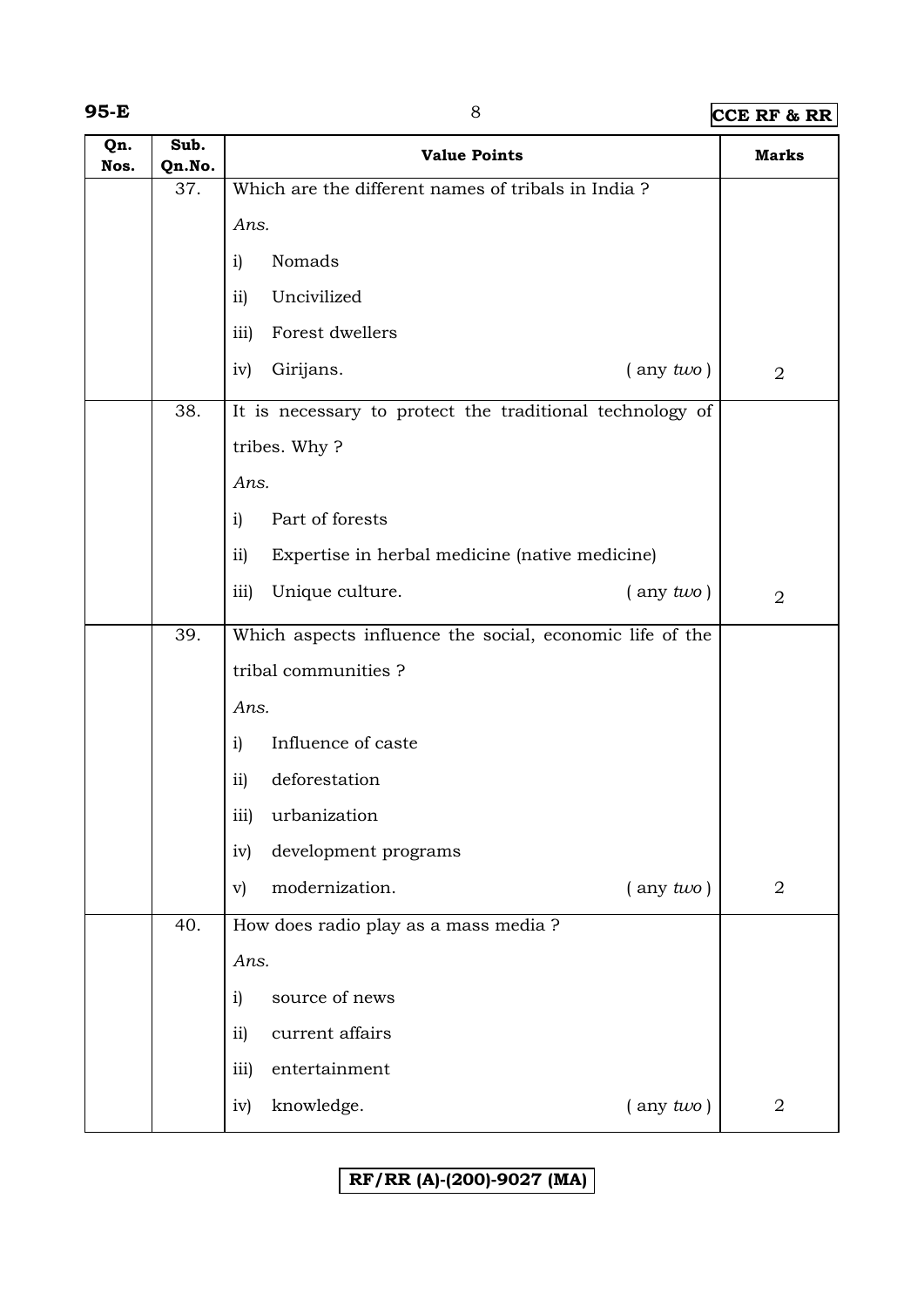**CCE RF & RR** 9 **95-E**

| Qn.<br>Nos. | Sub.<br>Qn.No. | <b>Value Points</b>                                        | <b>Marks</b> |
|-------------|----------------|------------------------------------------------------------|--------------|
| V.          |                | Answer the following questions in about five to six        |              |
|             |                | sentences each :<br>$6 \times 3 = 18$                      |              |
|             | 41.            | List out the features of social change.                    |              |
|             |                | Ans.                                                       |              |
|             |                | Social change is                                           |              |
|             |                | continuous<br>i)                                           |              |
|             |                | universal<br>$\overline{11}$                               |              |
|             |                | change in human relations<br>$\overline{iii}$              |              |
|             |                | form and momentum are different<br>iv)                     |              |
|             |                | indefinite<br>V)                                           |              |
|             |                | planned and unplanned<br>vi)                               |              |
|             |                | objective concept<br>vii)                                  |              |
|             |                | viii) repeated and long term changes.<br>$($ any three $)$ | 3            |
|             | 42.            | What are the impacts of formal education on the present    |              |
|             |                | social life?                                               |              |
|             |                | Ans.                                                       |              |
|             |                | Occupational achievement<br>i)                             |              |
|             |                | Change in people's perception<br>$\rm ii)$                 |              |
|             |                | Improvement in status of women<br>iii)                     |              |
|             |                | Tool for social and economic rewards<br>iv)                |              |
|             |                | Support social mobility<br>V)                              |              |
|             |                | Awareness among weaker sections<br>vi)                     |              |
|             |                | Urbanization<br>vii)                                       |              |
|             |                | viii) Political consciousness.<br>$($ any three $)$        | 3            |
|             | 43.            | Name the women organizations which fought for the          |              |
|             |                | awareness and progress of women during the British         |              |
|             |                | period.                                                    |              |
|             |                | Ans.                                                       |              |
|             |                | Arya Mahila Samaj<br>$\mathbf{i}$                          |              |
|             |                | Bharat Mahila Parishad<br>ii)                              |              |
|             |                | Sharada Sadana<br>111)                                     |              |
|             |                | Bharat Stri Mahamandal<br>iv)                              |              |
|             |                | Sthriyara Bharatiya Sangha<br>$\rm v)$                     |              |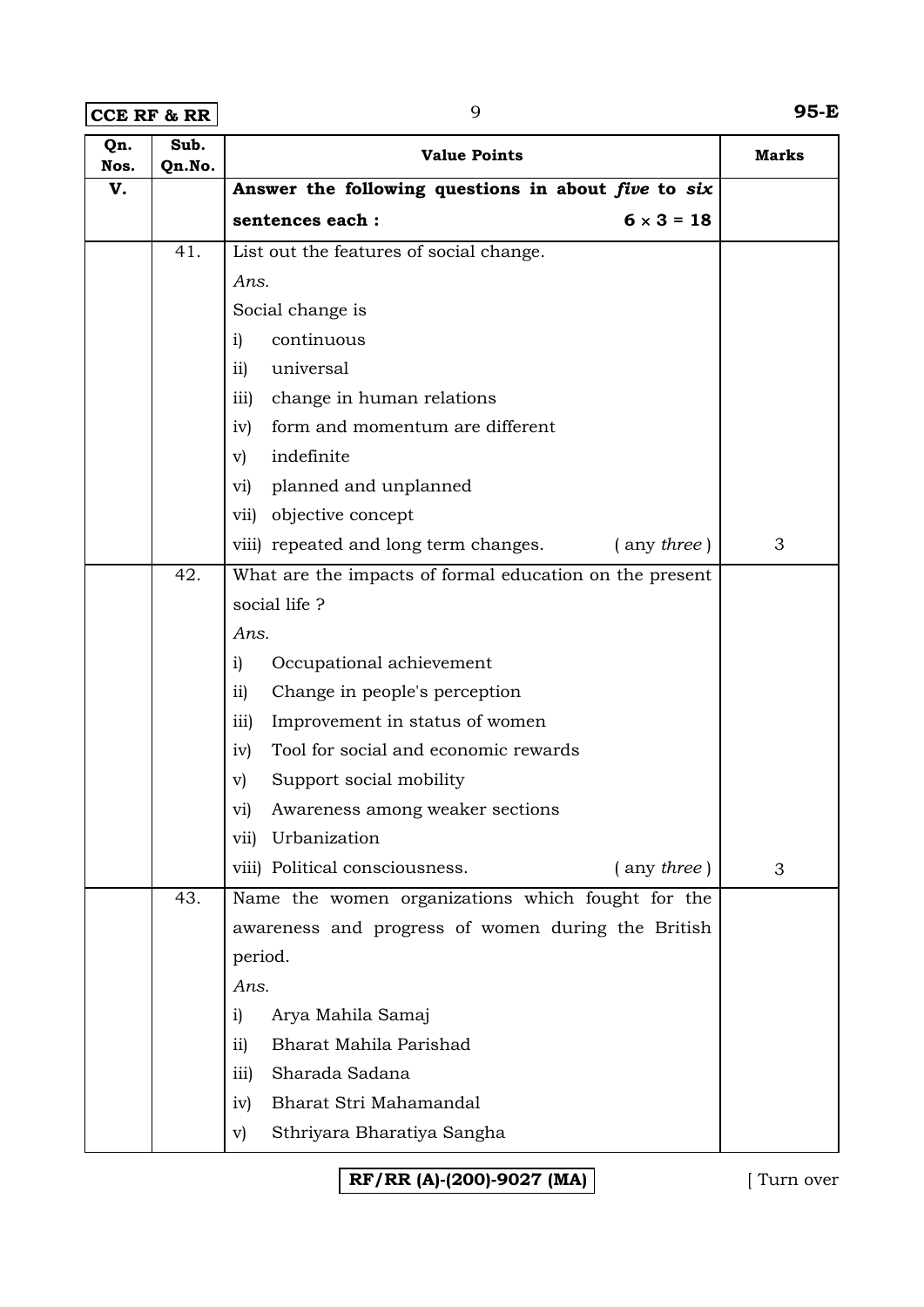**95-E** 10 **CCE RF & RR**

| Qn.<br>Nos. | Sub.<br>Qn.No. | <b>Value Points</b>                                      | <b>Marks</b> |
|-------------|----------------|----------------------------------------------------------|--------------|
|             |                | Akhil Bharatiya Mahila Parishad<br>$\mathbf{vi})$        |              |
|             |                | Kasturba Gandhi Rastriya Smarak Pratisthan.<br>vii)      |              |
|             |                | $($ any three)                                           |              |
|             |                |                                                          | 3            |
|             | 44.            | Explain the role of women in the freedom struggle of     |              |
|             |                | India.                                                   |              |
|             |                | Ans.                                                     |              |
|             |                | Kamaladevi<br>Chattopadhyay,<br>i)<br>Sarojini<br>Naidu, |              |
|             |                | Vijayalakshmi Pandit etc.                                |              |
|             |                | Participated in Gandhi led movements.<br>$\overline{11}$ |              |
|             |                | Protests, dharnas<br>iii)                                |              |
|             |                | Salt Satyagraha<br>iv)                                   |              |
|             |                | Quit India movement<br>$\mathbf{v}$                      |              |
|             |                | Sevadal movement<br>vi)                                  |              |
|             |                | Home Rule movement<br>vii)                               |              |
|             |                | viii) Indian National Army - Colonel Lakshmi.            |              |
|             |                | $($ any three)                                           | 3            |
|             | 45.            | Mention the approaches framed by the government of       |              |
|             |                | India for tribal development.                            |              |
|             |                | Ans.                                                     |              |
|             |                | Policy of Isolation<br>i)                                |              |
|             |                | Policy of Assimilation<br>$\overline{11}$                |              |
|             |                | Policy of Integration.<br>$\overline{iii}$               | 3            |
|             | 46.            | What is the role of mass media in the present society?   |              |
|             |                | Ans.                                                     |              |
|             |                | Knowledge of day to day activities<br>i)                 |              |
|             |                | National / International events<br>$\overline{ii}$       |              |
|             |                | Political news<br>iii)                                   |              |
|             |                | Natural disasters<br>iv)                                 |              |
|             |                | Cultural programs<br>$\mathbf{v}$                        |              |
|             |                | Crime / sports news<br>vi)                               |              |
|             |                | Socialization<br>vii)                                    |              |
|             |                | Protection of freedom of expression<br>viii)             |              |
|             |                | Development of agricultural industries<br>ix)            |              |
|             |                | Change in superstitions.<br>$($ any three)<br>X)         | 3            |